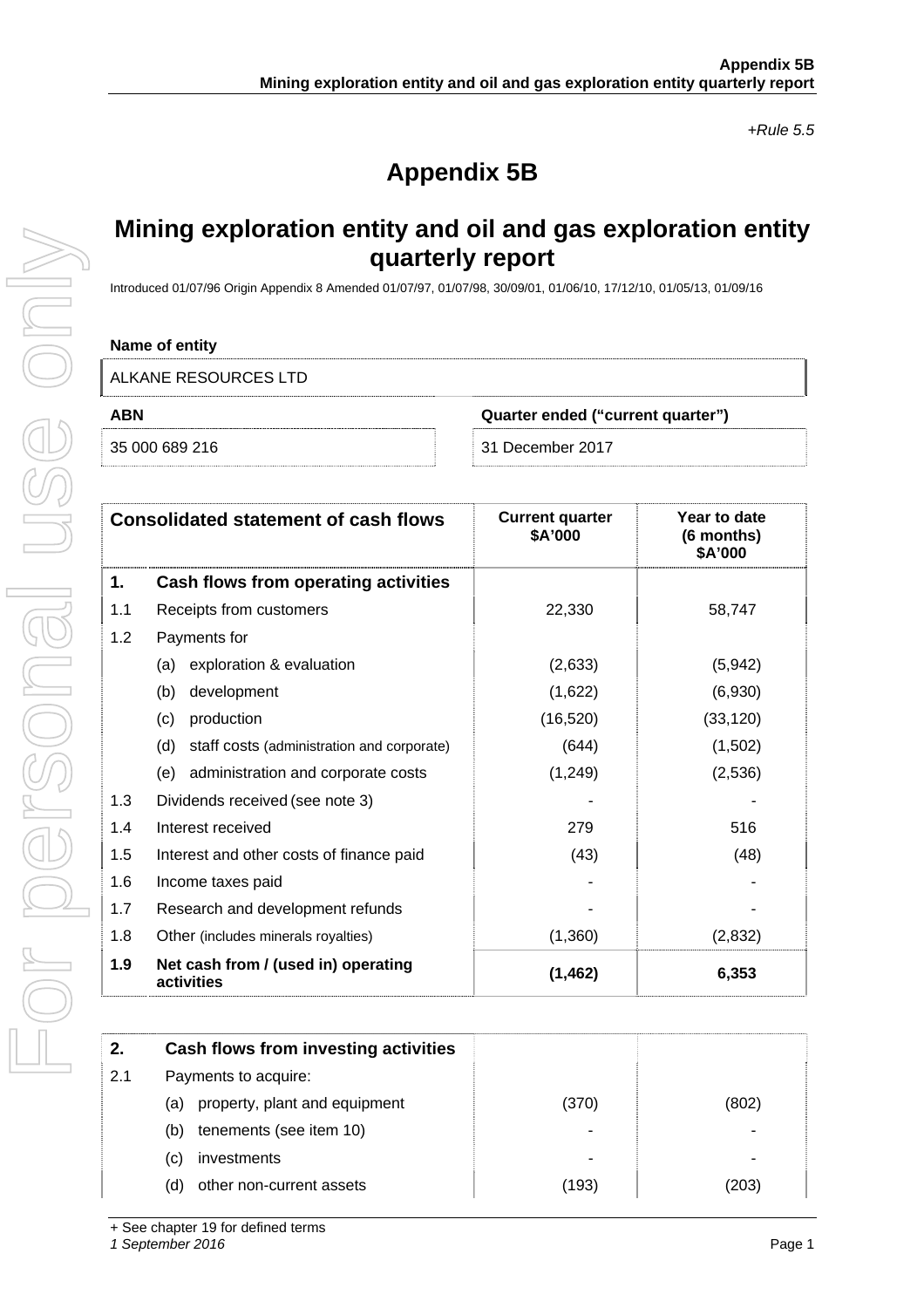| <b>Consolidated statement of cash flows</b> |                                                   | <b>Current quarter</b><br>\$A'000 | Year to date<br>(6 months)<br>\$A'000 |
|---------------------------------------------|---------------------------------------------------|-----------------------------------|---------------------------------------|
| 2.2                                         | Proceeds from the disposal of:                    |                                   |                                       |
|                                             | property, plant and equipment<br>(a)              |                                   |                                       |
|                                             | tenements (see item 10)<br>(b)                    |                                   |                                       |
|                                             | investments<br>(c)                                |                                   |                                       |
|                                             | (d)<br>other non-current assets                   |                                   |                                       |
| 2.3                                         | Cash flows from loans to other entities           |                                   |                                       |
| 2.4                                         | Dividends received (see note 3)                   |                                   |                                       |
| 2.5                                         | Other (net movement in security deposits)         | (13)                              | (3,073)                               |
| 2.6                                         | Net cash from / (used in) investing<br>activities | (576)                             | (4,078)                               |

| 3.   | Cash flows from financing activities                                           |       |       |
|------|--------------------------------------------------------------------------------|-------|-------|
| 3.1  | Proceeds from issues of shares                                                 |       |       |
| 3.2  | Proceeds from issue of convertible notes                                       |       |       |
| 3.3  | Proceeds from exercise of share options                                        |       |       |
| 3.4  | Transaction costs related to issues of<br>shares, convertible notes or options | (2)   | (4)   |
| 3.5  | Proceeds from borrowings                                                       | 993   | 993   |
| 3.6  | Repayment of borrowings                                                        | (397) | (397) |
| 3.7  | Transaction costs related to loans and<br>borrowings                           |       |       |
| 3.8  | Dividends paid                                                                 |       |       |
| 3.9  | Other (provide details if material)                                            |       |       |
| 3.10 | Net cash from / (used in) financing<br>activities                              | 594   | 592   |

| 4.  | Net increase / (decrease) in cash and<br>cash equivalents for the period |          |         |
|-----|--------------------------------------------------------------------------|----------|---------|
| 4.1 | Cash and cash equivalents at beginning of<br>period                      | 46,280   | 41,969  |
| 4.2 | Net cash from / (used in) operating<br>activities (item 1.9 above)       | (1, 462) | 6,353   |
| 4.3 | Net cash from / (used in) investing activities<br>(item 2.6 above)       | (576)    | (4,078) |
| 4.4 | Net cash from / (used in) financing activities<br>(item 3.10 above)      | 594      | 592     |
| 4.5 | Effect of movement in exchange rates on<br>cash held                     |          |         |
| 4.6 | Cash and cash equivalents at end of<br>period                            | 44,836   | 44,836  |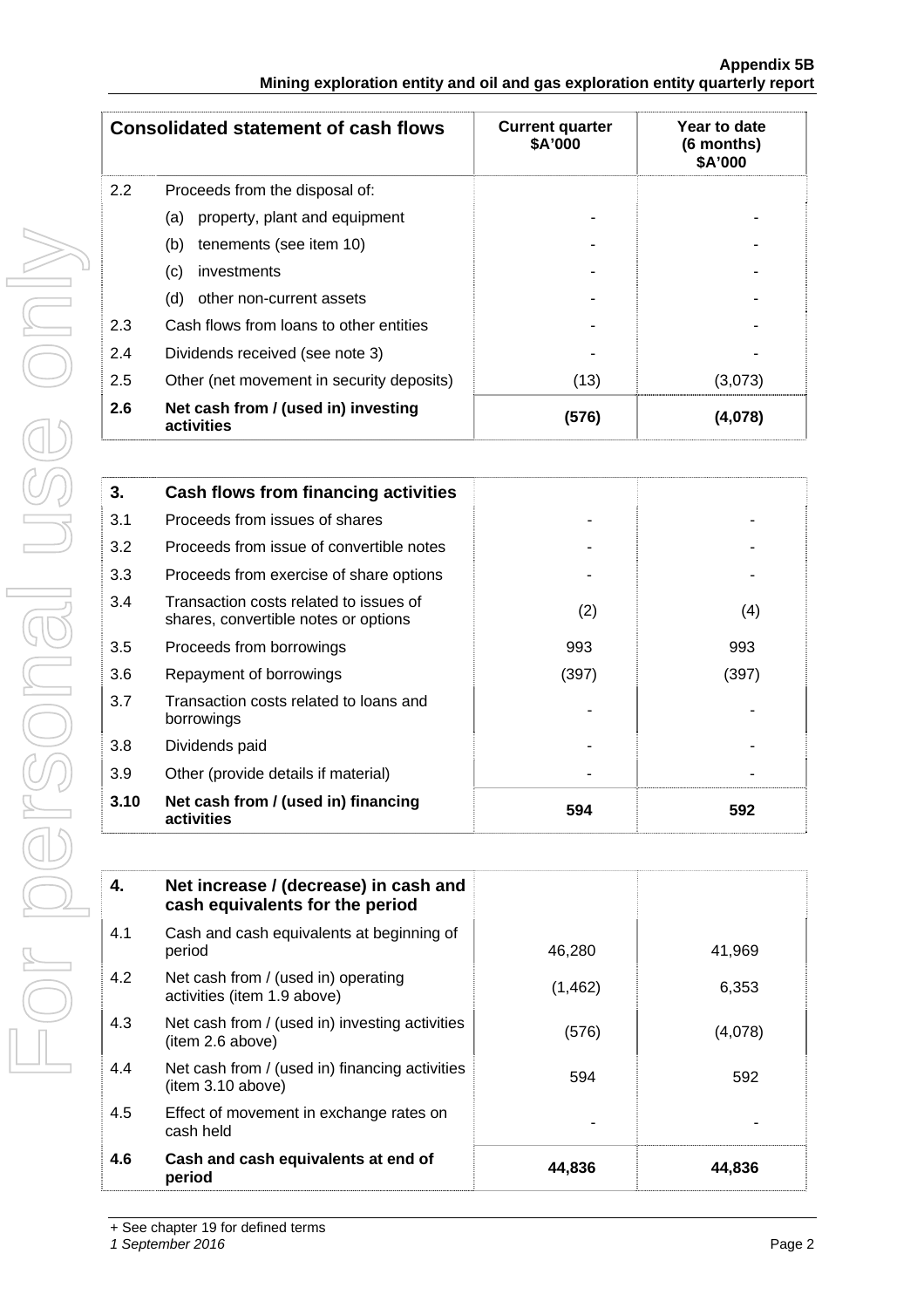| 5.  | Reconciliation of cash and cash<br>equivalents<br>at the end of the quarter (as shown in the<br>consolidated statement of cash flows) to the<br>related items in the accounts | <b>Current quarter</b><br>\$A'000 | <b>Previous quarter</b><br>\$A'000 |
|-----|-------------------------------------------------------------------------------------------------------------------------------------------------------------------------------|-----------------------------------|------------------------------------|
| 5.1 | <b>Bank balances</b>                                                                                                                                                          | 7.884                             | 17,552                             |
| 5.2 | Call deposits                                                                                                                                                                 |                                   |                                    |
| 5.3 | <b>Bank overdrafts</b>                                                                                                                                                        |                                   |                                    |
| 5.4 | Other (31 day notice deposit)                                                                                                                                                 | 36,952                            | 28.728                             |
| 5.5 | Cash and cash equivalents at end of<br>quarter (should equal item 4.6 above)                                                                                                  | 44,836                            | 46,280                             |

Further information to explain the consolidated statement of cash flows above:

Bullion on hand at fair value at quarter end amounted to \$12,943K (Prior Qtr: \$7,032K) taking the total cash and bullion balance at quarter end to \$57,780K, an increase oi \$4,468K for the quarter.

| 6.  | Payments to directors of the entity and their associates                          | <b>Current quarter</b><br>\$A'000 |
|-----|-----------------------------------------------------------------------------------|-----------------------------------|
| 6.1 | Aggregate amount of payments to these parties included in item 1.2                | \$199                             |
| 6.2 | Aggregate amount of cash flow from loans to these parties included<br>in item 2.3 |                                   |

6.3 Include below any explanation necessary to understand the transactions included in items 6.1 and 6.2

| Payments to directors and/or companies associated with directors for: | \$A'000          |  |
|-----------------------------------------------------------------------|------------------|--|
| Directors fees/corporate consulting fees                              | $\frac{1}{2}$ 77 |  |
| Executive director salary and superannuation                          | \$122            |  |
|                                                                       |                  |  |

| Payments to related entities of the entity and their<br>7.<br>associates                                           |                                                                    | <b>Current quarter</b><br>\$A'000 |  |
|--------------------------------------------------------------------------------------------------------------------|--------------------------------------------------------------------|-----------------------------------|--|
| 7.1                                                                                                                | Aggregate amount of payments to these parties included in item 1.2 | \$45                              |  |
| 7.2<br>Aggregate amount of cash flow from loans to these parties included<br>in item 2.3                           |                                                                    |                                   |  |
| 7.3<br>Include below any explanation necessary to understand the transactions included in<br>items $7.1$ and $7.2$ |                                                                    |                                   |  |
|                                                                                                                    | Payments to related entities of the entity and their associates    | \$A'000                           |  |
|                                                                                                                    | Administration/accounting and company secretarial fees             | \$<br>-45                         |  |
|                                                                                                                    | IT consulting fees and services                                    | \$                                |  |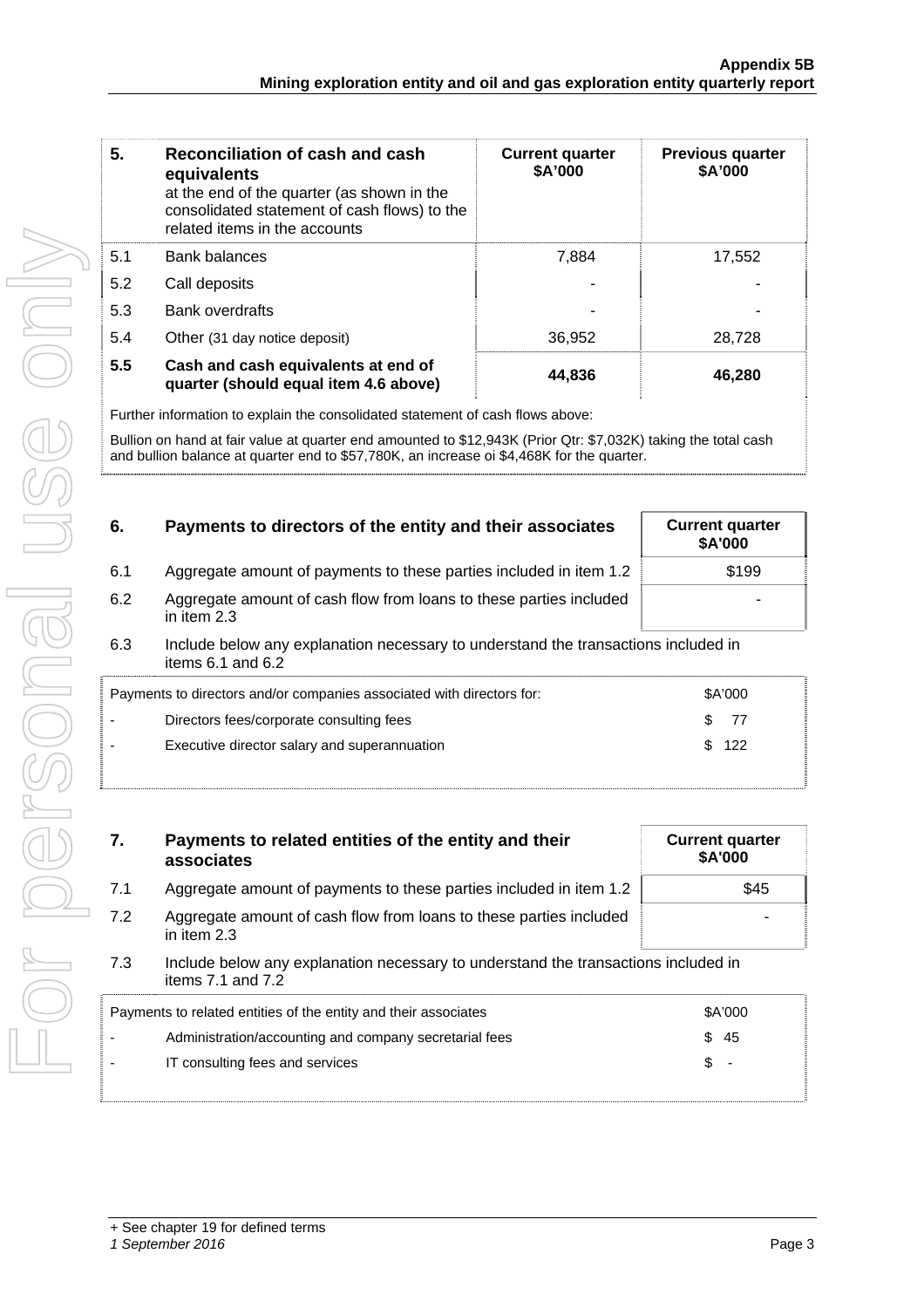| 8.<br><b>Financing facilities available</b><br>Add notes as necessary for an<br>understanding of the position |                             | <b>Total facility amount</b><br>at quarter end<br>\$A'000 | Amount drawn at<br>quarter end<br>\$A'000 |
|---------------------------------------------------------------------------------------------------------------|-----------------------------|-----------------------------------------------------------|-------------------------------------------|
| 8.1                                                                                                           | Loan facilities             |                                                           |                                           |
| 8.2                                                                                                           | Credit standby arrangements |                                                           |                                           |
| 8.3                                                                                                           | Other (please specify)      | 598                                                       | 598                                       |
| $\sim$ $\sim$                                                                                                 |                             |                                                           |                                           |

8.4 Include below a description of each facility above, including the lender, interest rate and whether it is secured or unsecured. If any additional facilities have been entered into or are proposed to be entered into after quarter end, include details of those facilities as well.

#### Other

- Consists of the unamortised balance of a Group annual insurance premium funding facility

| 9.  | <b>Estimated cash outflows for next quarter</b>                                              | \$A'000 |
|-----|----------------------------------------------------------------------------------------------|---------|
| 9.1 | Exploration and evaluation                                                                   | 3,000   |
| 9.2 | Development                                                                                  | 1,000   |
| 9.3 | Production                                                                                   | 16,000  |
| 9.4 | Staff costs (administration and corporate)                                                   | 700     |
| 9.5 | Administration and corporate costs                                                           | 1,000   |
| 9.6 | Other (mineral royalties, property plant and equipment,<br>3,000<br>repayment of borrowings) |         |
| 9.7 | <b>Total estimated cash outflows</b>                                                         | 24,700  |

| 10.  | <b>Changes in</b><br>tenements<br>(items 2.1(b) and<br>$2.2(b)$ above)                            | Tenement<br>reference<br>and<br><b>location</b> | Nature of interest         | Interest at<br>beginning<br>of quarter | <b>Interest</b><br>at end of<br>quarter |
|------|---------------------------------------------------------------------------------------------------|-------------------------------------------------|----------------------------|----------------------------------------|-----------------------------------------|
| 10.1 | Interests in mining<br>tenements and<br>petroleum tenements<br>lapsed, relinquished<br>or reduced | Cudal,<br><b>NSW</b><br>EL 8340                 | Equity relinguished        | 100%                                   | 0%                                      |
| 10.2 | Interests in mining<br>tenements and<br>petroleum tenements<br>acquired or increased              | Tomingley,<br><b>NSW</b><br>EL 8676             | Equity on grant of ELA5555 | 100%                                   | 100%                                    |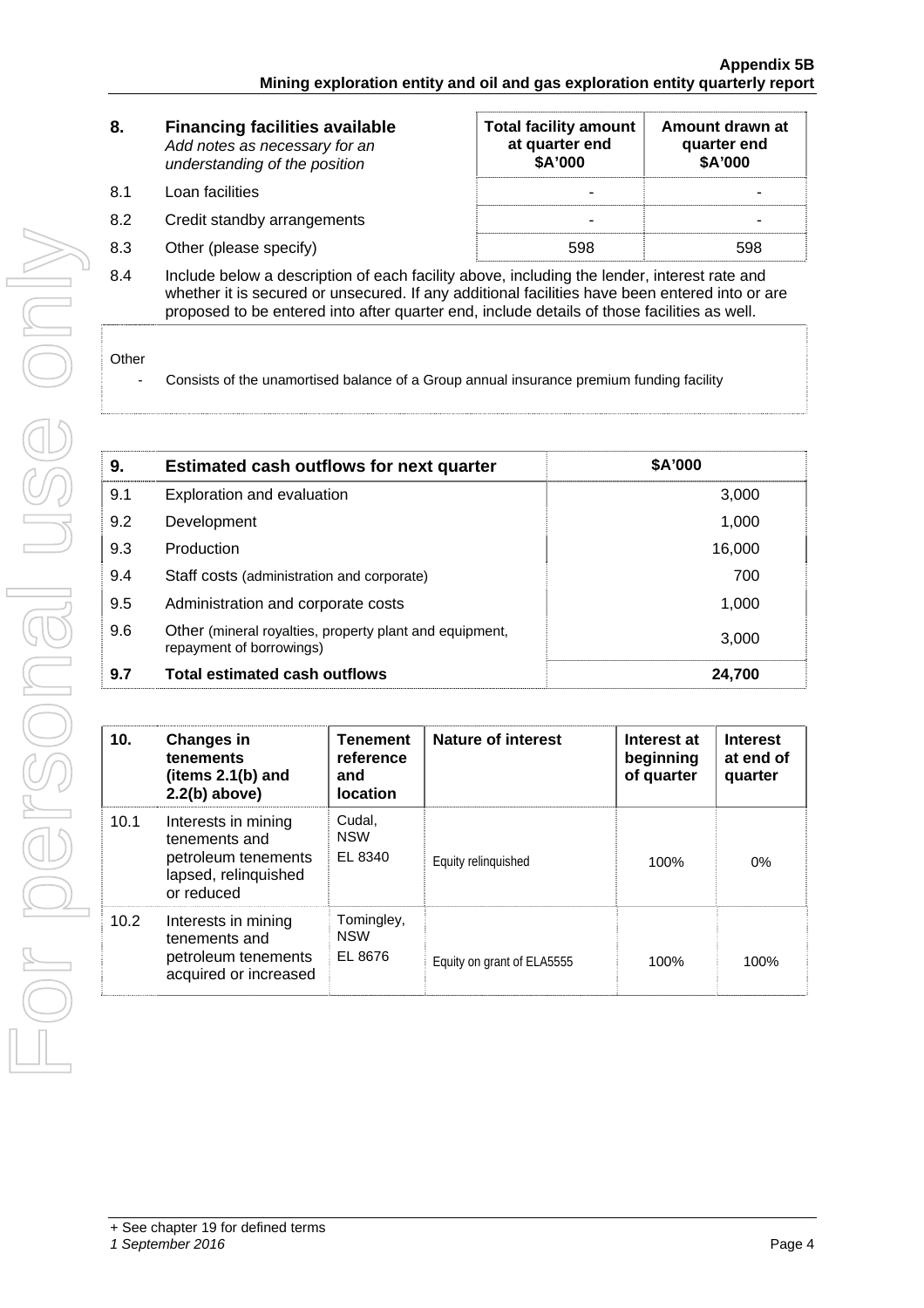# **Compliance statement**

- 1 This statement has been prepared in accordance with accounting standards and policies which comply with Listing Rule 19.11A.
- 2 This statement gives a true and fair view of the matters disclosed.

| Sign here: | (Director/Company secretary) | Date: 24/01/2018 |
|------------|------------------------------|------------------|
|            |                              |                  |

Print name: Karen Brown .............................................

## **Notes**

- 1. The quarterly report provides a basis for informing the market how the entity's activities have been financed for the past quarter and the effect on its cash position. An entity that wishes to disclose additional information is encouraged to do so, in a note or notes included in or attached to this report.
- 2. If this quarterly report has been prepared in accordance with Australian Accounting Standards, the definitions in, and provisions of, AASB 6: Exploration for and Evaluation of Mineral Resources and AASB 107: Statement of Cash Flows apply to this report. If this quarterly report has been prepared in accordance with other accounting standards agreed by ASX pursuant to Listing Rule 19.11A, the corresponding equivalent standards apply to this report.
- 3. Dividends received may be classified either as cash flows from operating activities or cash flows from investing activities, depending on the accounting policy of the entity.